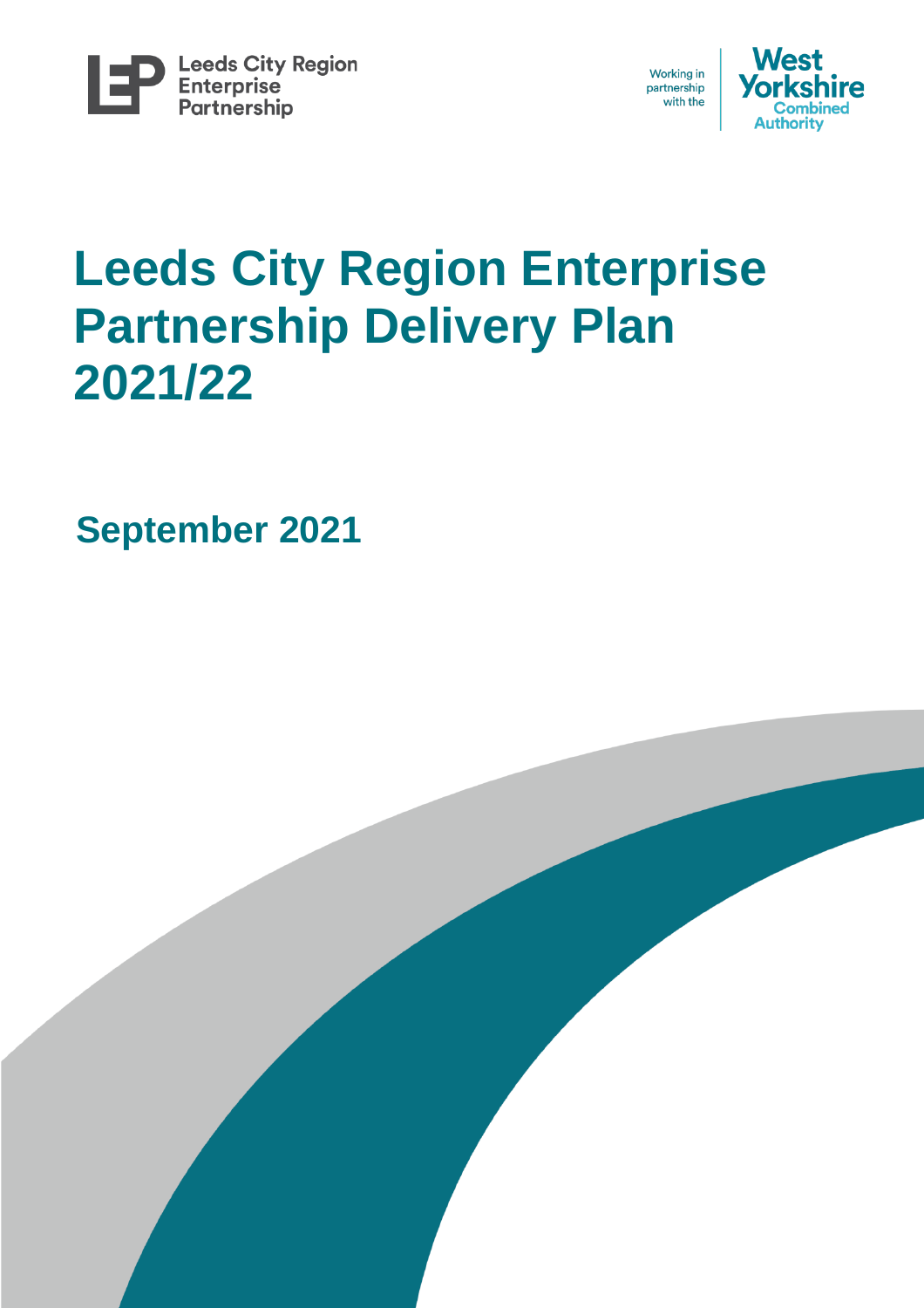



## **Introduction**

The pandemic has changed all our lives, with upheavals unimaginable in peacetime.

As a LEP, our efforts have been focused on protecting jobs and livelihoods by helping businesses remain open and adapt to the changing circumstances, while laying the foundations of a strong recovery that will allow everyone to achieve their potential and enjoy the best quality of life.

Over the past 18 months, LEP business support teams, working with partner councils, have helped channel £1 billion in support grants to over tens of thousands of businesses, as well as putting in place programmes offering advice and guidance to help businesses navigate the difficult circumstances.

Sadly, its impact will be felt for some considerable time to come - in jobs lost, businesses forced to close and young people's education disrupted - but there are many reasons to be optimistic.

In May, Tracy Brabin was elected as the first Mayor of West Yorkshire, unlocking £1.8 billion of new funding through devolution and powers for the region. Already, we can see how this is making a difference to the lives of people across West Yorkshire and fulfilling pledges made by the Mayor, with investments in better transport, skills, housing and regeneration.

As a region, we have proven time and time again what we can do when given the opportunity, as our track record with the £1 billion Growth Deal secured by the LEP shows. Independent analysis of its impact shows it has helped to create or protect over 45,000 gross jobs, been a catalyst for economic growth, and delivered on average £12 worth of lasting benefits to the City Region for every £1 of public investment.

West Yorkshire is an attractive region for investment. We have seen strong interest from employers looking to establish or grow a presence here, with the region increasingly being the preferred UK location for many businesses.

Through necessity, we have also seen a flourishing of innovative new business practices that will stand our region in good stead for the future. And while the UK's exit from the EU has caused disruption to international trade, there are global opportunities with markets we haven't yet fully engaged with that can be developed.

The pandemic has been a wake up call that we need bold new thinking around how we create an economy that works for everyone. We are working tirelessly to make sure our recovery is as strong as it can be, and that everyone has the opportunity to share the benefits of economic growth and prosperity.

#### **Sir Roger Marsh OBE DL Chair of the Leeds City Region Enterprise Partnership and the NP11 Group of Northern LEPs**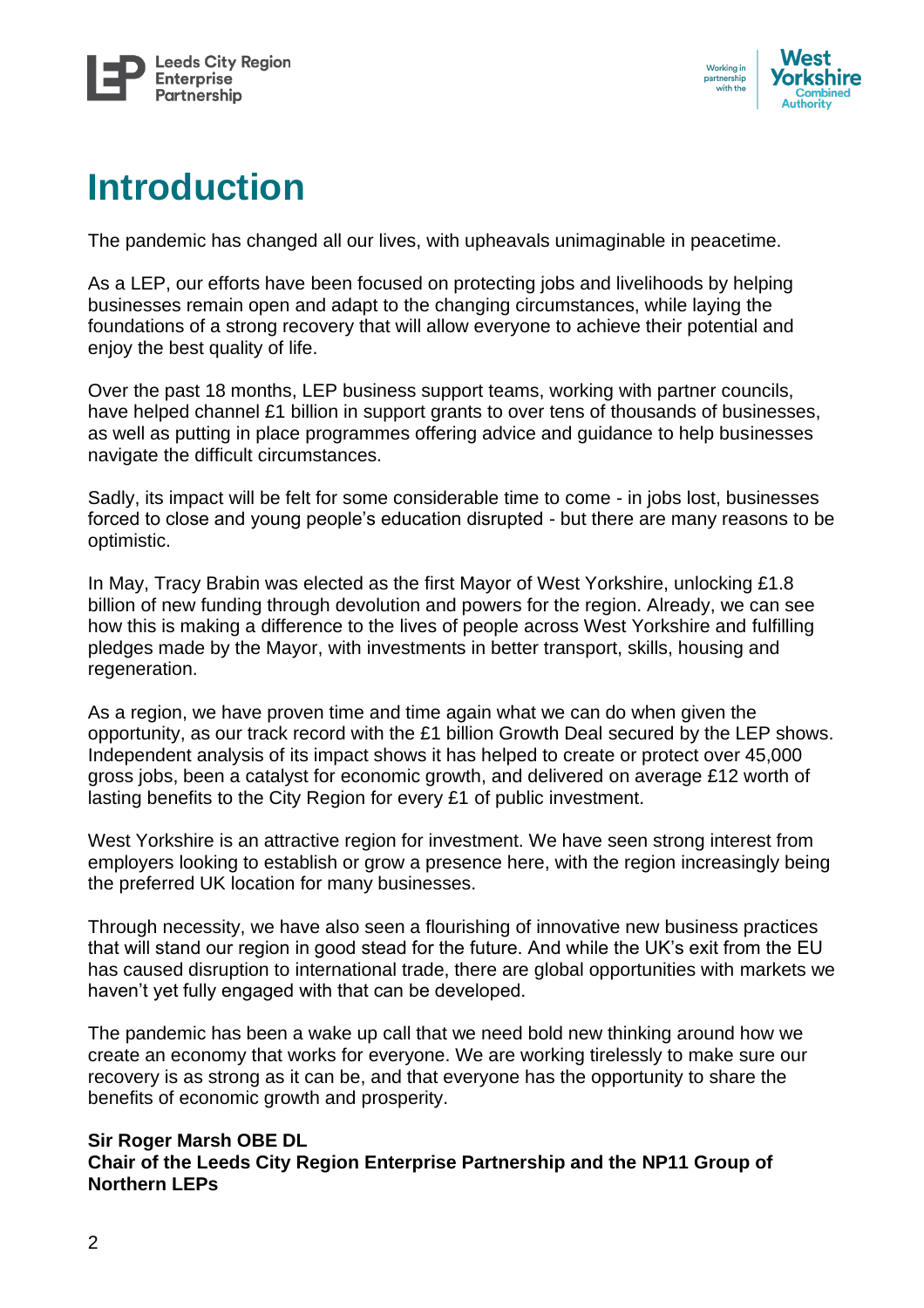

## **Making a difference across Leeds City Region**

This year has seen unprecedented challenges to how we live, work and do businesses.

The LEP and the Combined Authority have worked tirelessly to support businesses and individuals through the pandemic and into the recovery, alongside our local authority partners, putting in place programmes offering advice and guidance to help navigate the difficult circumstances.

We have also continued our long-term mission to build a strong, inclusive and resilient economy that works for everyone by investing in skills, connectivity and our communities, and have taken further steps to tackle the climate emergency.

## **Supporting Leeds City Region through the pandemic**

- Worked with the Combined Authority and our five West Yorkshire Local Authority partners to help distribute over £1 billion to support businesses
- Helped over 3,500 businesses respond to the challenges of the pandemic with direct funding, advice or business coaching and mentoring from a business professional
- Delivered almost £3.5 million in grants to around 1,500 small businesses to help them improve resilience, adapt products and services to reach new customers and markets and update ICT equipment and software
- Working with the Combined Authority and partners in the public, private and third sectors, developed the West Yorkshire Economic Recovery Plan which has the scope to create thousands of jobs good new roles in the high-growth areas of the future. Submitted in August 2020 and seeking £1.4bn from Government. Revised during the Summer 2021 against the context of deployment of local Combined Authority 'gainshare' funds
- Developed a COVID-19 Transport Recovery Plan and set out our long-term plans for a transport network to connect all West Yorkshire's communities to jobs, education and opportunity
- Developed lesson plans for use at home during the pandemic through our FutureGoals Remote and worked closely with schools and colleges to support our most disadvantaged young people

### **Boosting businesses, communities and skills**

- Connected a further 1,000 homes and businesses in hard-to-reach and disadvantaged areas to full-fibre broadband so all communities can benefit from superfast internet access
- Put inclusive growth at the heart of everything we do, so everyone can share in the benefits of the recovery, and agreed our long-term ambitions to tackle economic and social disparities in all our communities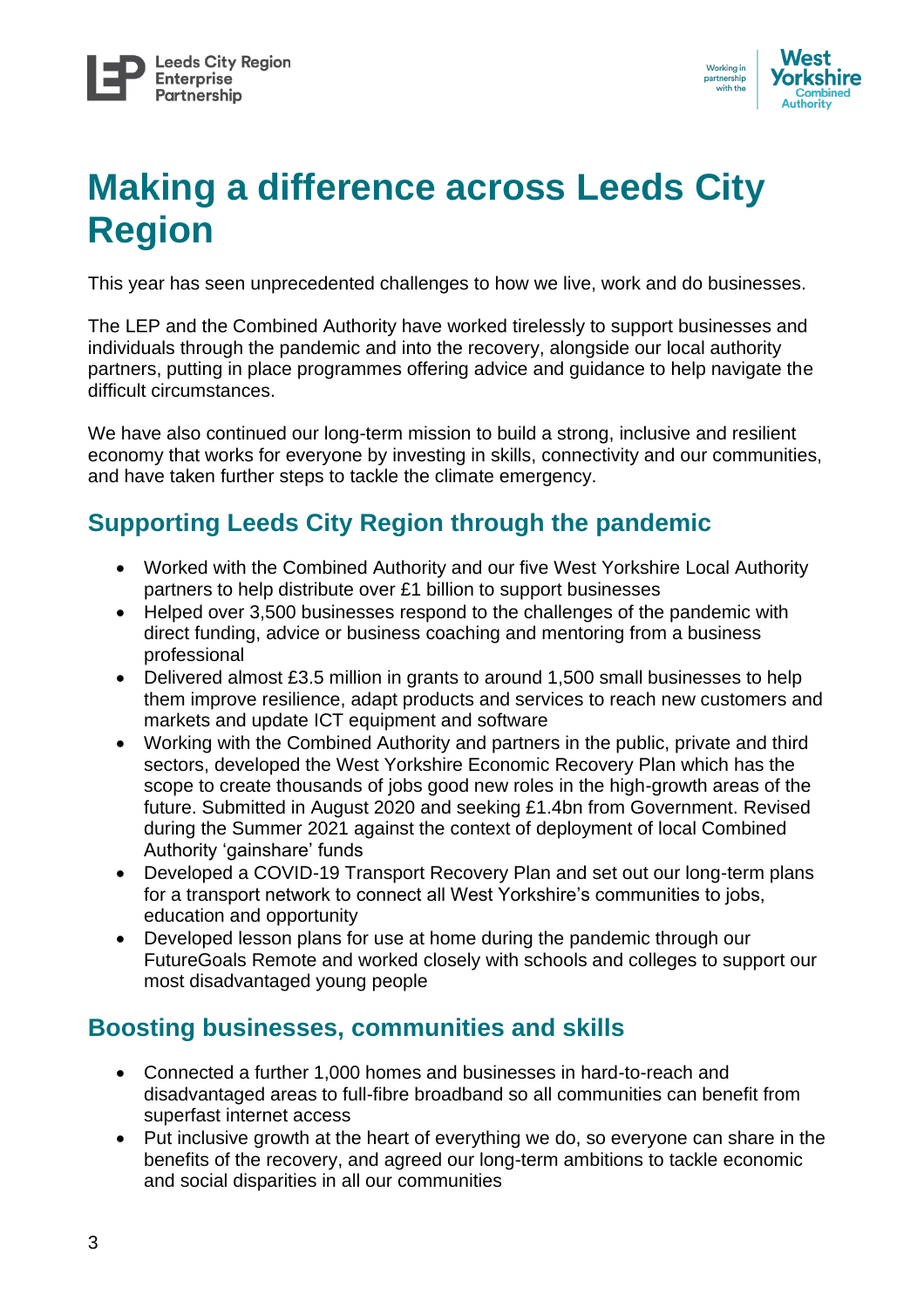



- Started to develop a 'fair work charter' for the region, to recognise employers that commit to good practices, such as paying a living wage, offering secure work, and development and progression
- With the Combined Authority, agreed a £13.5 million investment in our successful [re]boot and Employment Hub programmes to help 10,000 people affected by the pandemic to retrain and find new jobs, using funding unlocked through the devolution deal
- Agreed a £6 million scheme to encourage a new generation of entrepreneurs and business leaders, to set up innovative, new businesses with the potential to create sustainable jobs and tackle some of the key challenges facing the region postpandemic
- Worked with local employers to pledge over £1.3 million to fund local Apprenticeship opportunities through our Apprenticeship Levy Transfer Service

### **Tackling the climate emergency**

- Working to reduce the carbon impact of our transport and road system through CityConnect and by starting to deliver projects to promote public transport, cycling and walking through the £317 million Transforming Cities Fund
- Continued the process of becoming a net zero carbon economy by understanding the changes our region will need to make to buildings, industry, land use and agriculture, power, and transport to achieve this
- Helped 123 businesses to lower their carbon impact through the Travel Plan Network and the RE:Biz resource efficiency programme
- Supported 10 schemes to become more energy efficient and reduce their carbon emissions through our unique Energy Accelerator programme, to save 250,000 tonnes of C02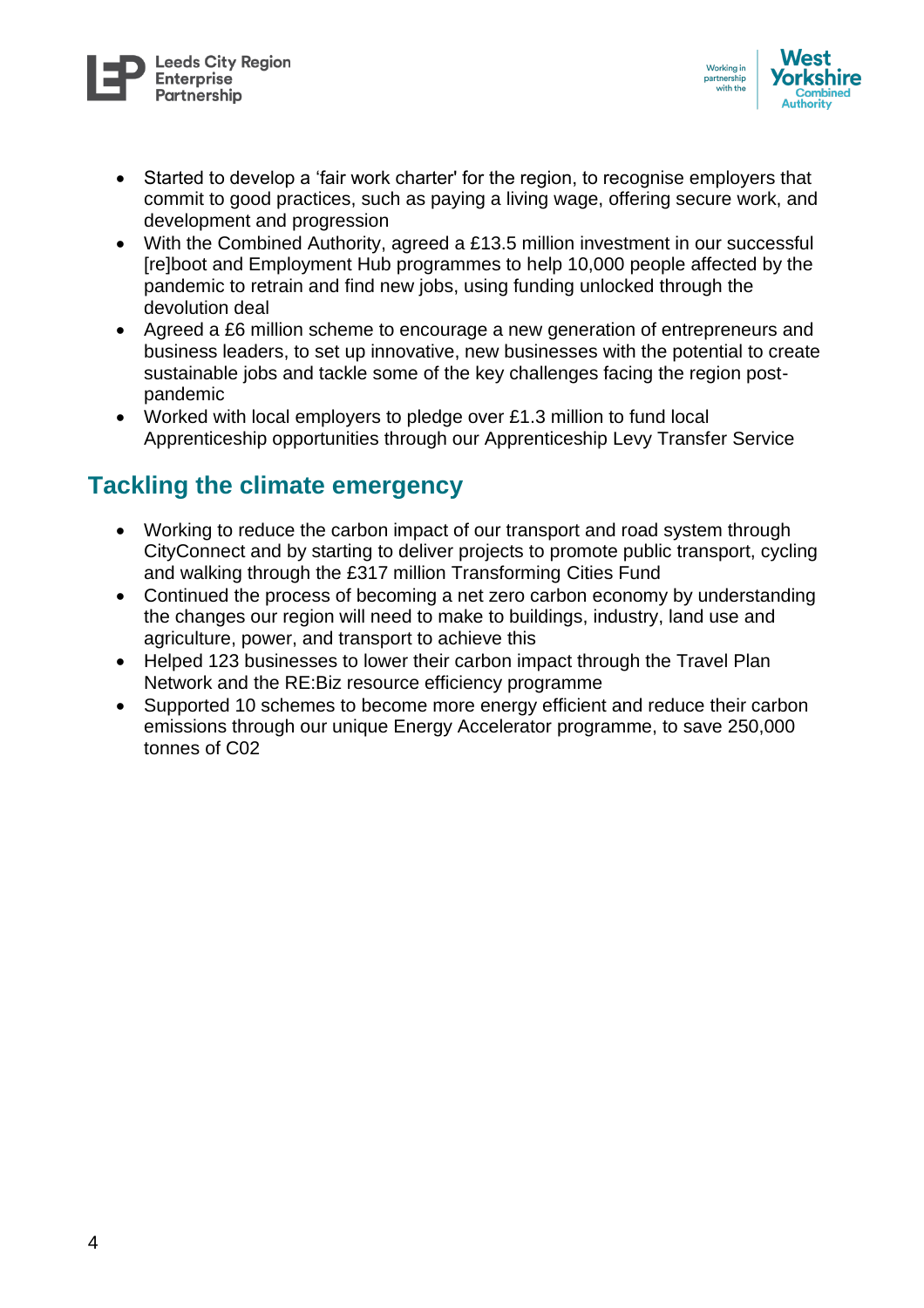

## **About the Leeds City Region Enterprise Partnership**

We unlock the Leeds City Region's vast economic potential by enabling businesses to grow and develop.

We work with partners across the public and private sectors, including the Mayor of West Yorkshire and the West Yorkshire Combined Authority, with the goal of stimulating growth to create jobs and prosperity for everyone who lives, works and does business here.

The majority of our work benefits the five local authority areas of Bradford, Calderdale, Kirklees, Leeds and Wakefield known collectively as Leeds City Region.



We also work closely with our partners in York, Harrogate, Craven, Selby and Barnsley to ensure that the LEP's work and investments continue to have maximum benefit for the wider region's economy.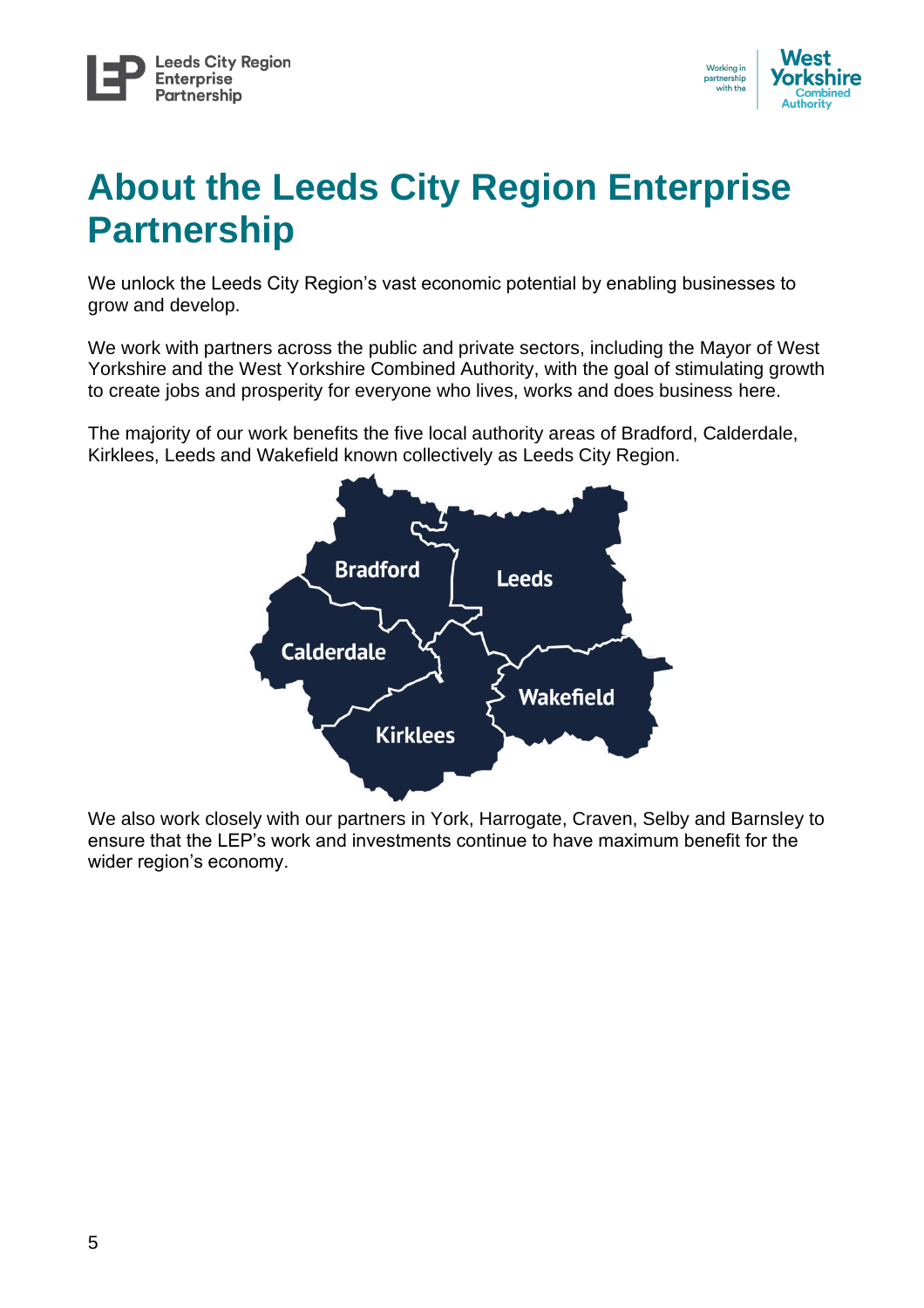

## **Our Growth Deal with Government A transformational investment in our region**

In 2014, the Leeds City Region Enterprise Partnership and West Yorkshire Combined Authority secured the largest ever Growth Deal with the government.

It has made available £1 billion to invest in our region's public transport, infrastructure, and digital connectivity, develop new housing, support regeneration, and invest in clean energy and environmental resilience, including flood alleviation measures to help protect thousands of homes and businesses.

It has also helped people to develop their skills to improve their employability, access jobs and realise their potential, as well as supporting businesses to help them grow or locate in the region and create good jobs for local people.

As the Growth Deal came to an end in March 2021, we commissioned independent consultants Arcadis to understand the positive impact it had on our region.

Independently, Arcadis found that the Growth Deal:

- Is set to create or protect over 45,000 gross jobs throughout the lifetime of its investments
- Will deliver on average £12 worth of lasting benefits to Leeds City Region for every £1 of public investment
- Has been instrumental to economic growth and progress throughout the region since 2015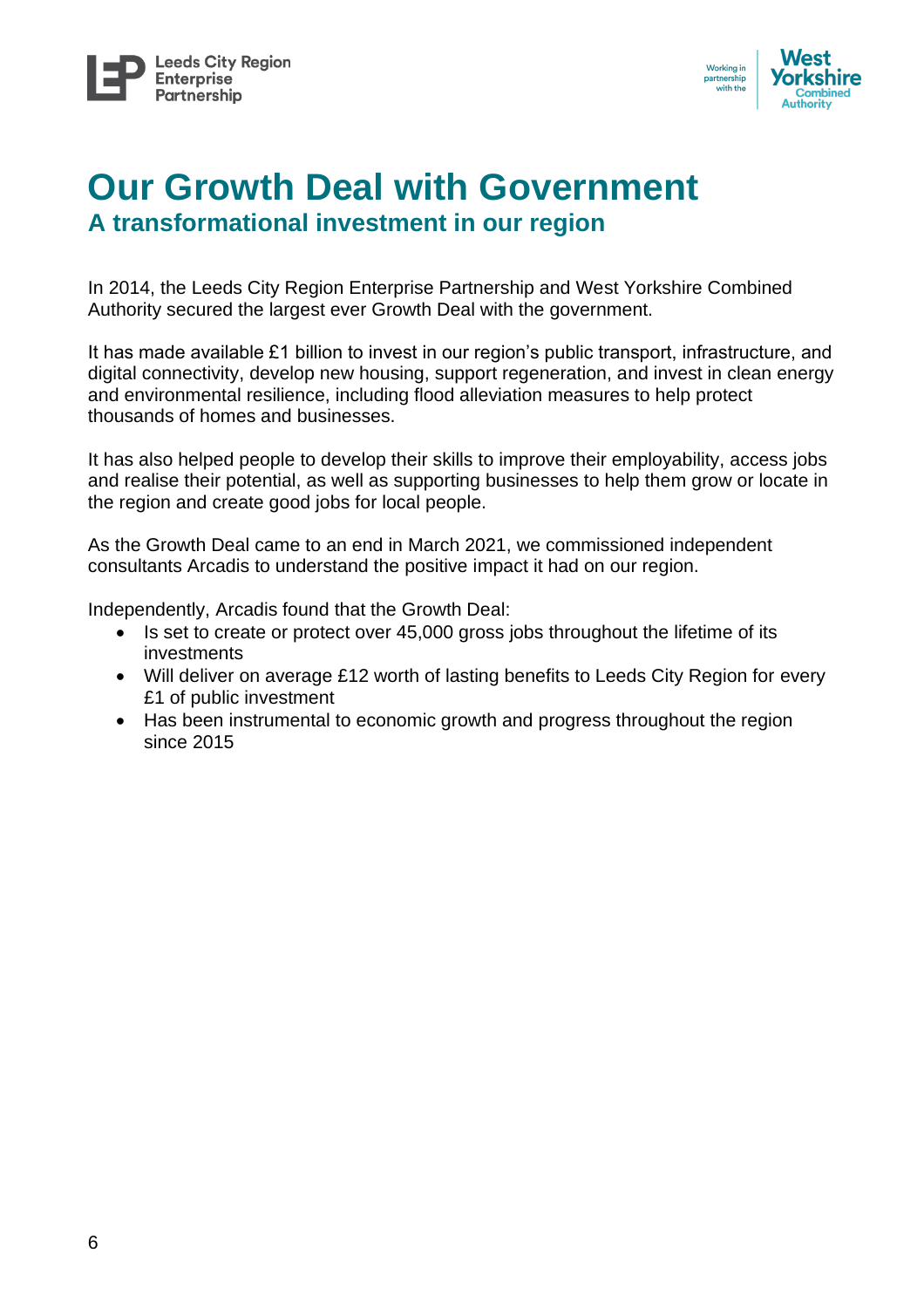



## **Highlights**

#### **LEP Chair honoured with knighthood**

LEP Chair Sir Roger Marsh OBE DL was Knighted in the Queen's Birthday Honours list. The honour has been given for his services to Business, to the Economy and the Community in Northern England.

#### **Mayor of West Yorkshire joins LEP Board**

Tracy Brabin was elected as the first Mayor of West Yorkshire in May 2021, representing the interests of 2.3 million people across the region. The Mayor has responsibility for transport, housing and planning, and finance powers, as well as the functions of the Police and Crime Commissioner, and is a member of both the Combined Authority and LEP.

#### **LEP festival spotlights innovation**

Over 1,150 people from across the region attended more than 40 events from 21 organisers as part of the inaugural West Yorkshire Innovation Festival, created by the West Yorkshire Innovation Network and coordinated by the LEP. The festival spotlighted innovation across the region as well as sharing insight into the support available to help businesses with new ideas for products, processes or services.

#### **UK Investment Bank and Bank of England choose Leeds**

The Bank of England has chosen Leeds as the location for its new northern hub, with the city also being named as the home of the new UK Investment Bank. The two announcements bolster the City Region's status as England's undisputed second centre for financial services outside of London.

### **Supporting growth in West Yorkshire's TV and games industry**

The LEP in partnership with Indielab launched the Indielab West Yorks: The Creative Catalyst Accelerator programme to support the screen production and games industry and boost growth across West Yorkshire.

#### **Support for young people in uncertain times**

Through its FutureGoals project, the LEP put in place support to help young people develop skills in-demand by employers at home during the lockdown and understand more about career options, practice interview techniques and tips on creating a CV.

### **Five years of Business Support Service**

The LEP's Business Support Service celebrated five years since its launch in 2015. It has supported 14,800 businesses across the region to grow and develop - or over 10% of the region's business, largely SME, base - helping to create over 9,000 jobs and 3,000 apprenticeships. The Business Support Service has invested nearly £49 million into businesses across the region, unlocking a further £339 million of private sector investment.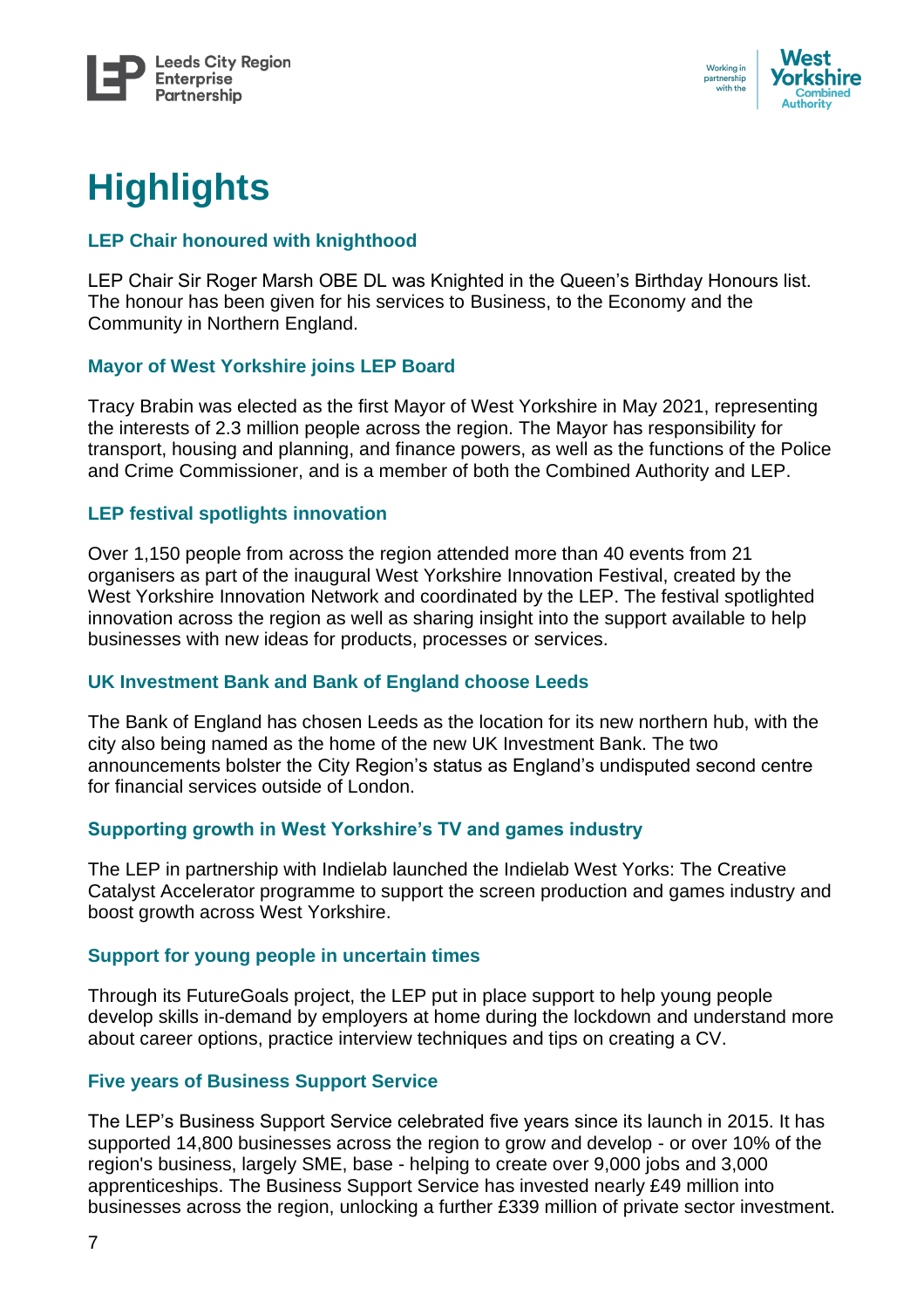



## **Attracting businesses to the region**

Despite the economic challenges of the past 18 months, we have seen a number of highprofile businesses choose to set up, or scale up, in the region.

The strong growth in high-tech and digital companies underlines Leeds City Region's status as the UK's digital heartland and is supported by #welcome, the LEP's £2.4 million digital inward investment fund.

Companies that have chosen to base themselves in the City Region include:

- Smart-sensor firm **Utterberry** chose Leeds City Region as the location from which to develop and deploy its world-renowned technology and create 800 jobs in Leeds.
- Data warehousing company **Snowflake** is opening an office in Leeds with strong growth ambitions over the coming years
- Immersive sound specialists **ZoneMe** has established itself in Leeds and is building a development centre
- **Switch Mobility**, a global-leading manufacturer of zero-emissions public transport
- The new **UK Infrastructure Bank**, which is providing £22bn of infrastructure finance to tackle climate change and support regional and local economic growth across the UK
- Fast-growing digital agency **dxw**, which opened a satellite office in Leeds during the summer of 2018 with support from the LEP, relocated its national HQ to its Leeds base.

Following Channel 4's decision to establish its national headquarters in Leeds, we have also seen a significant growth in independent producers setting up or expanding in the region.

The presence of Channel 4 has accelerated activity and acted as the 'Spark' for expansion and investment across the City Region. We estimate that the impact of Channel 4 will be £1 billion over the next ten years, creating 1,200 highly-paid jobs.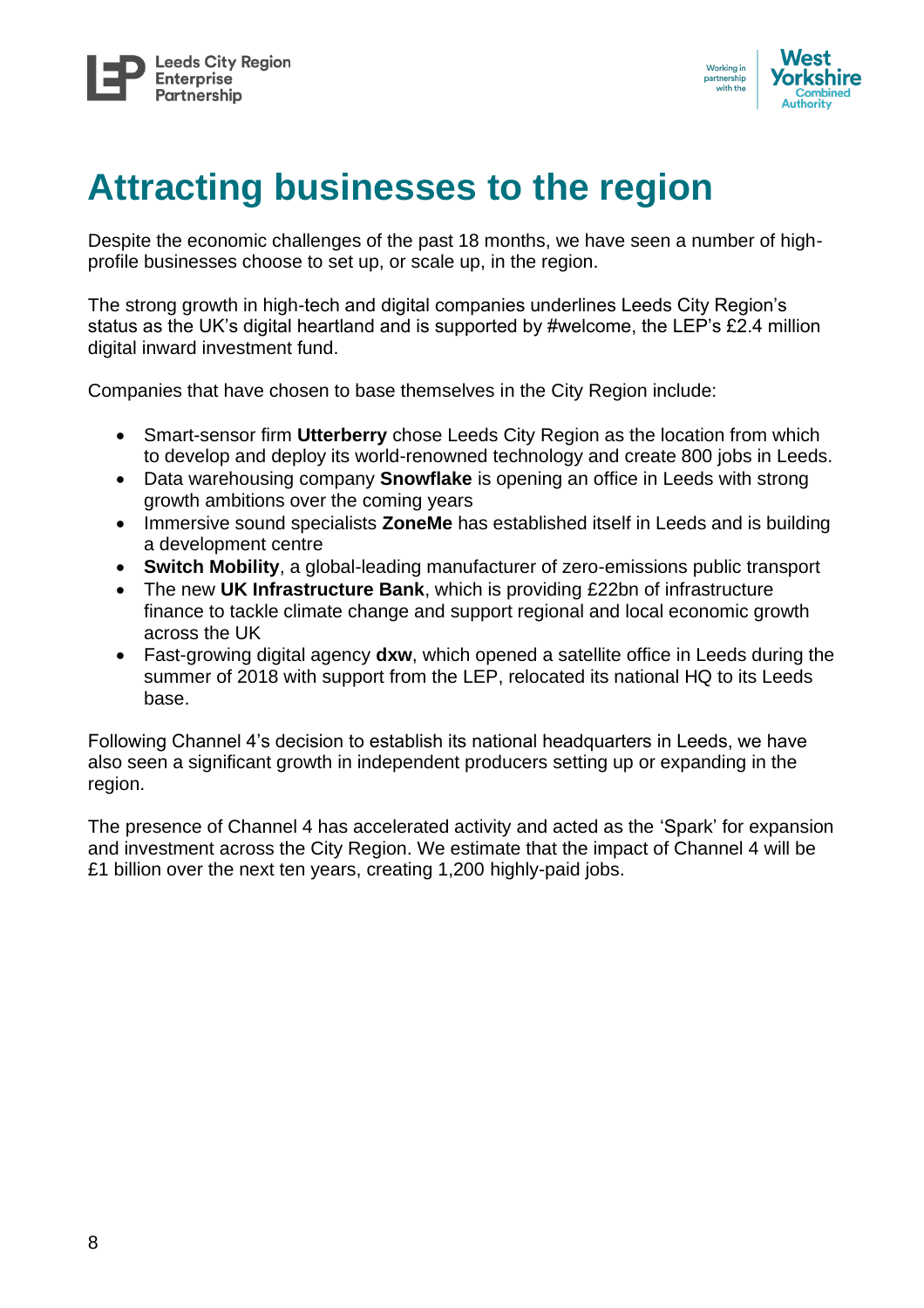



## **Our plans for 2021/22**

Over the next 12 months we will continue to support our region to successfully recover from both the short and long-term impacts of the COVID-19 pandemic, rethinking and reimagining how we work and do business, while also making the most of the historical £1.8 billion West Yorkshire devolution deal.

This joint commitment will be at the heart of everything we do as we work with our partners to ensure we can build a stronger, fairer and more resilient economy.

We also continue to work in partnership with the NP11 – the 11 Northern LEPs – to strengthen our voice, combing that effort, where appropriate, with business, industry and community groups.

Doing so will help us achieve our priorities for the coming year:

### **Boosting Productivity and Resilience**

Helping businesses to grow and invest in the region and their workforce, to drive economic growth, increase innovation and create jobs.

- Help people find and retain good jobs, with support to access employment opportunities and retrain through our Employment Hub, [re]boot and FutureGoals programmes - particularly those in sectors most affected by the pandemic
- Boost employment and apprenticeship opportunities through the Schools Partnership, Skills for Growth and Levy Transfer Services
- Continue to develop and implement the West Yorkshire Economic Recovery Plan, including supporting people to start and grow new businesses and create good jobs
- Help businesses to recover from the COVID-19 pandemic and respond to the challenges and opportunities of the UK's changing international trading relationships

### **Delivering 21st Century Transport**

Creating efficient transport infrastructure to connect our communities, making it easier to get to work, do business and connect with each other.

- Ensure our region's transport network recovers from the impact of COVID-19 and make sure the bus network offers safe, affordable travel that meets the needs of our communities
- Cap travel costs for under-19s with our Fare Deal for Young People, which guarantees they will pay no more than £1.20 for a single bus journey throughout the region under a new simplified single fare structure
- Respond to changing commuter patterns with flexible ticketing that allows passengers to buy blocks of tickets to use as they are needed through our MCard Mobile App
- Reduce long-term reliance on the car by delivering ambitious improvements to transport infrastructure through the £317 million Transforming Cities Fund and our CityConnect programme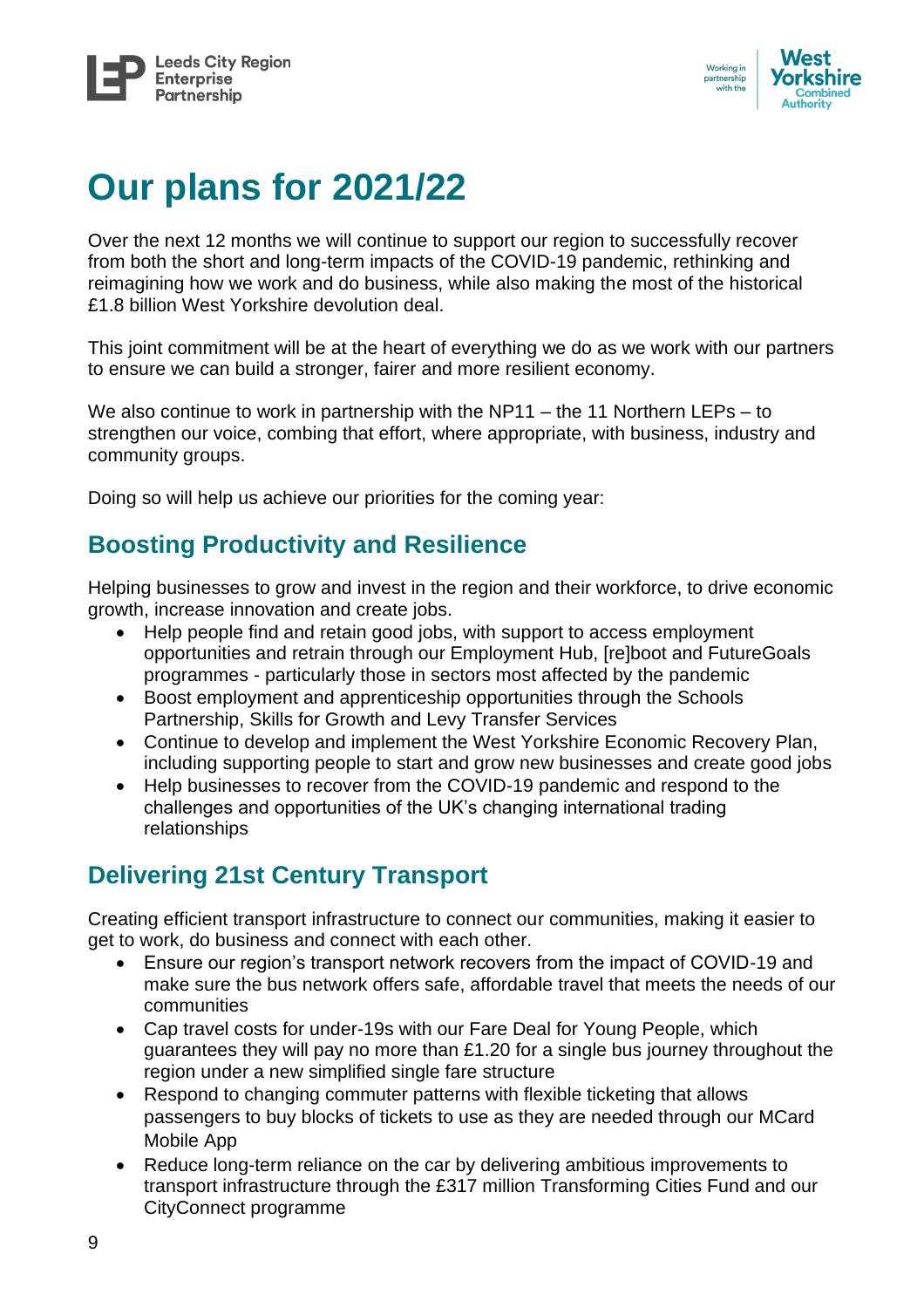



• Continue to develop plans for a West Yorkshire Mass Transit system and work with our partners to secure HS2 and Northern Powerhouse Rail

### **Enabling Inclusive Growth**

Enabling as many people as possible to contribute to, and benefit from, economic growth in our communities and towns.

- Help 10,000 people affected by the pandemic to retrain and find new jobs with a £13.5 million investment in our successful [re]boot and Employment Hub programmes, using funding unlocked through the devolution deal
- Help our most disadvantaged young people achieve their goals by continuing to work closely with schools and colleges, and support SMEs to create more apprenticeship opportunities
- Deliver a Fair Work Charter, championing the role of better pay and working conditions for both employers and workers
- Ensure that affordable travel is available for everyone, particularly the under 25's, jobseekers and those without bank accounts, to reduce the inequalities heightened by the pandemic
- Continue to improve access to superfast broadband connections to meet our goal of 40,000+ premises in disadvantaged areas

### **Tackling the Climate Emergency**

Growing our economy while cutting emissions and caring for our environment.

- Ensure a green recovery from the COVID-19 pandemic and accelerate our plans for a net zero carbon economy by 2038 at the latest
- Help protect around 3,000 homes and over 1,000 businesses across Calderdale and Kirklees with a £1.7 million investment in natural flood management projects
- Continue to help businesses become more energy efficient with support and advice, and support further low carbon schemes through the Energy Accelerator programme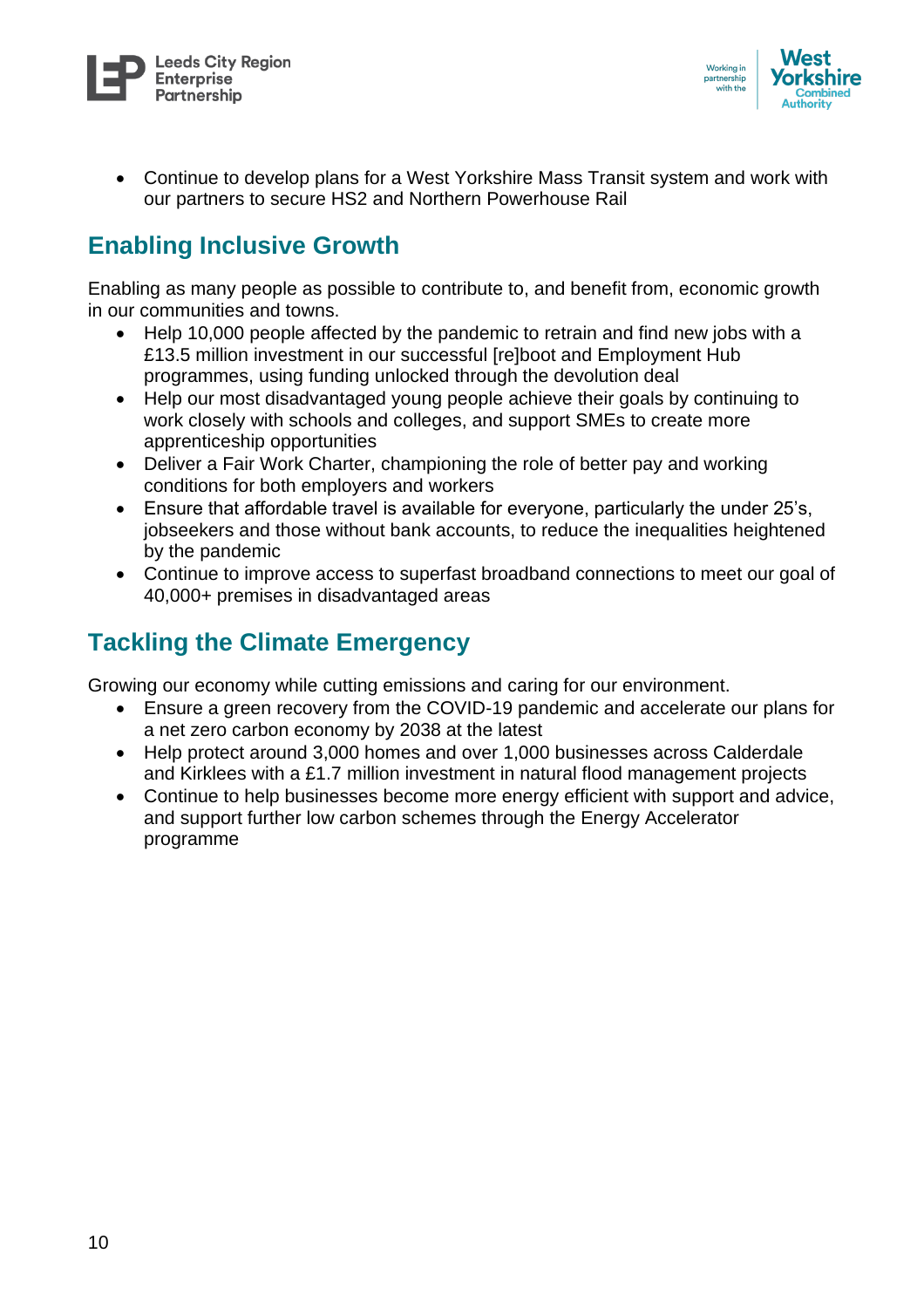



## **Strategic activity and influencing**

This year, the LEP will also continue its strategic activity, working closely with a wide range of partners to influence policy-making for the benefit of the region, to make the most of the opportunities of devolution and support business and individuals as we recover from the impact of COVID-19. Key activities include:

#### **UK Shared Prosperity Fund**

The Combined Authority and the LEP have continued to work with the Government to help influence the design, structure and quantum of funding from the new UK Shared Prosperity Fund (UKSPF), the successor programme to European Structural and Investment Funds (ESIF) and local growth funding. The UKSPF has the potential to deliver real benefits, for the people and communities of West Yorkshire, if the Government agrees to put more control of funding decisions in local hands.

#### **Championing the Northern Powerhouse**

Through the NP11 – a Government-funded body made up of the Chairs of the 11 Northern local enterprise partnerships and chaired by Sir Roger Marsh OBE DL – we continue to champion the role of the Northern Powerhouse. The NP11 has been influential in making the case for levelling up the UK economy towards the North.

#### **Transport for the North**

The LEP, working closely with the Combined Authority, will continue to be an active partner of Transport for the North (TfN) to ensure the City Region's transport priorities are reflected both in the programme itself and through funding opportunities. Working with TfN, the LEP will continue to champion investment in our rail networks, particularly through the delivery of HS2, Northern Powerhouse Rail and the Transpennine Route upgrade.

#### **Working in partnership**

Having implemented the changes set out in the Government's Strengthening Local Enterprise Partnerships report, we remain committed to working with our partners at the Sheffield City Region LEP and the York and North Yorkshire LEP, with the aim of ensuring our work can continue to benefit our City Region economy, people and communities, and the North as a whole. Investment secured by the LEP under its previous governance arrangements will continue to be available across the whole City Region geography.

#### **Future of LEPs**

We are engaging with the Government as part of its ongoing review of LEPs, which is examining questions on future funding, the approach to levelling up, and institutional structures of devolution. An announcement on the future of LEPs is expected in October 2021 as part of the Comprehensive Spending Review. The LEP will continue to engage with the Government to support the review and influence the outcome until it is completed.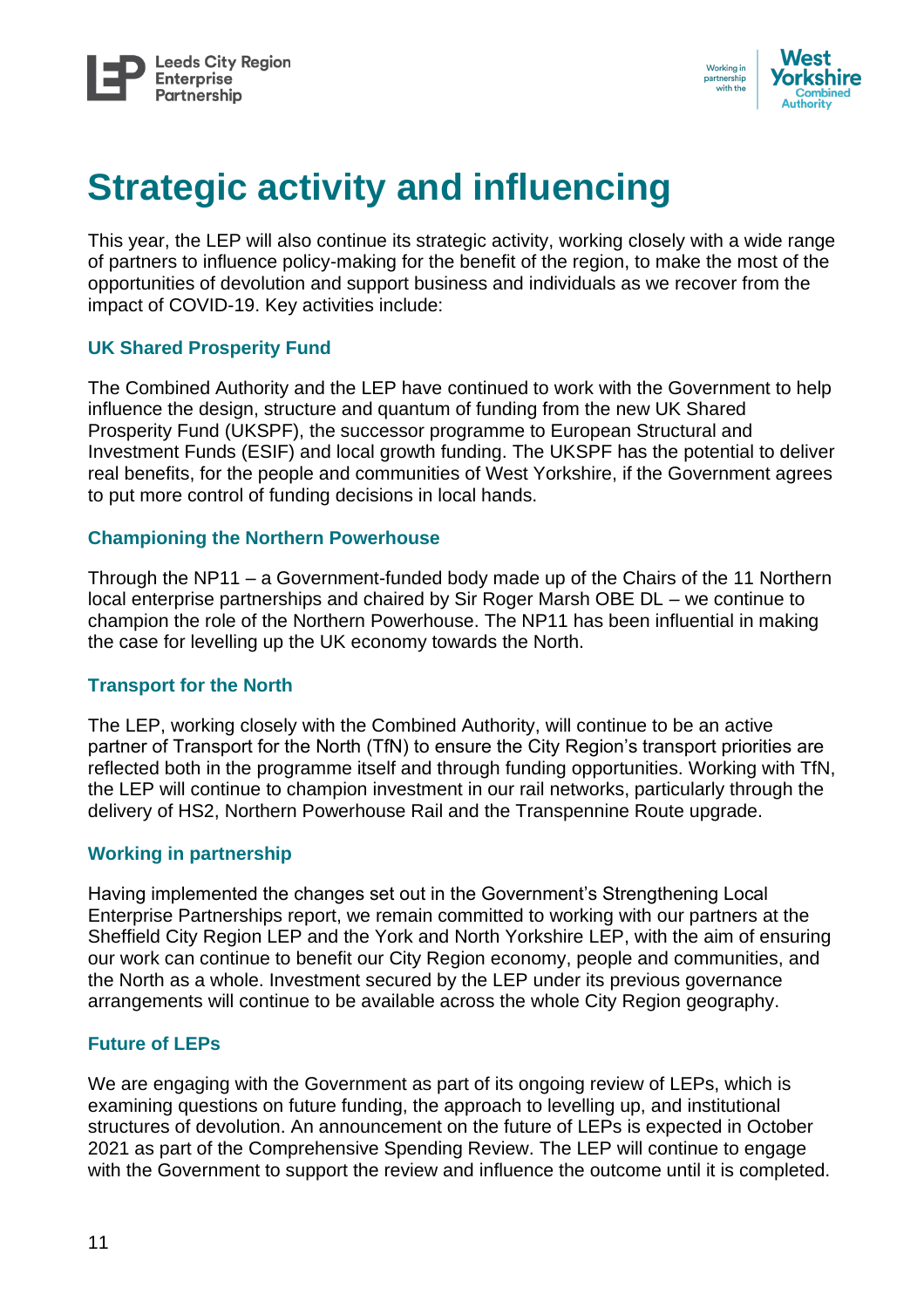

## **Our Finances**

### **How we spend our money (£18.9m)**



*NOTE: Due to rounding, totals may not correspond with the sum of the separate figures.*

The LEP's income comes from a variety of sources. In addition to LEP Core Funding, we use Government, European and private sector funding to provide support to local businesses and increase skills levels.

Private sector sponsorship pays for some of our trade and investment work to attract new companies to the region, and we generate income through our bus stations and sales of MCard.

We have developed a Capital Investment Strategy and are also working on a Medium Term Financial Strategy which will identify how we will make savings from services in line with the reduced revenue funding available to our council partners

Like all public bodies, we face financial pressures and consistently look for ways to save money, particularly in our corporate services.

As a public body we must ensure that our budget is balanced. The aims and activities of the LEP and WYCA are set out in shared policies, plans and strategies, focussing on better economic outcomes for the region.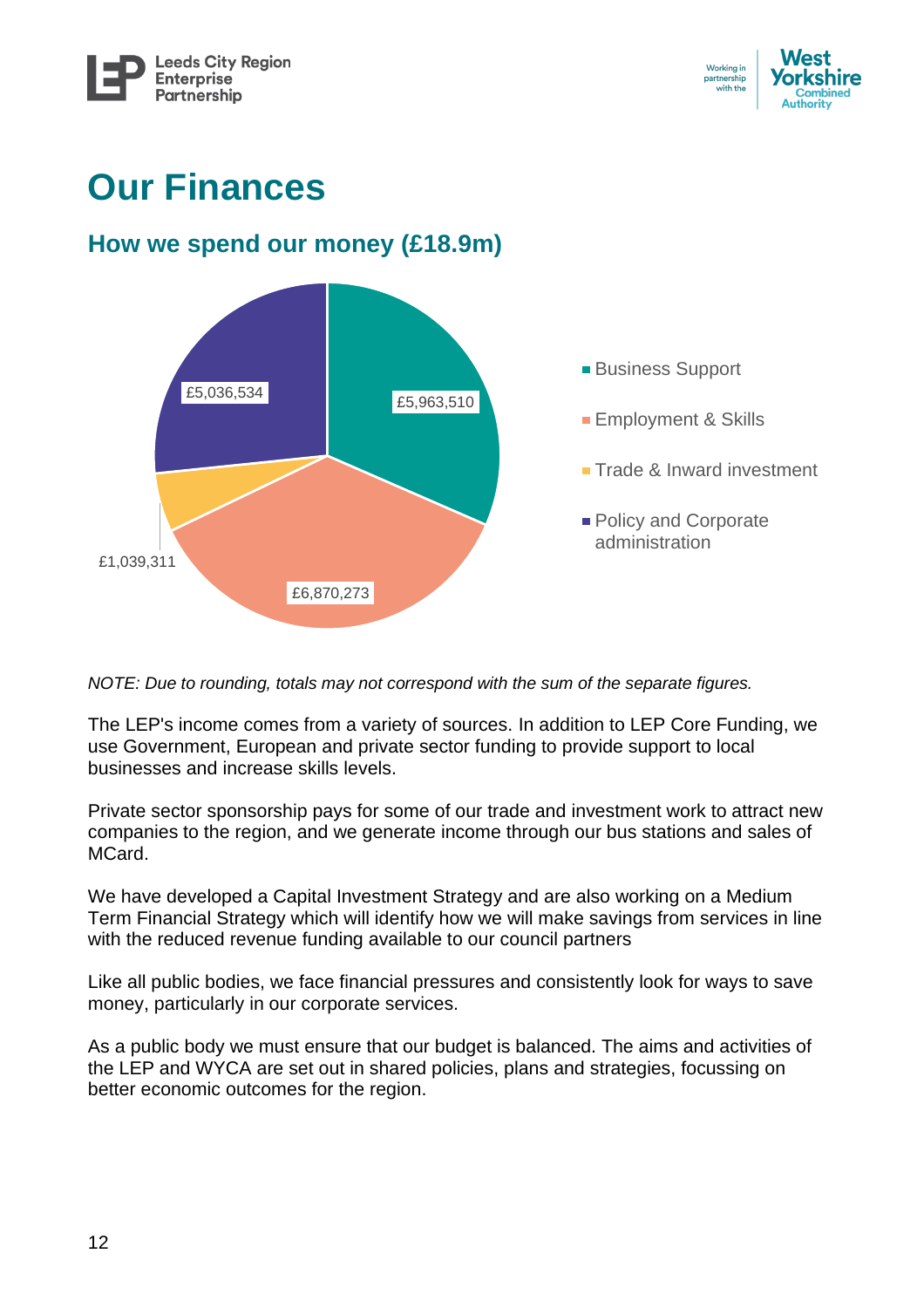



## **Our Board**

The LEP Board, under a private sector chair, brings together business, council, community and university leaders – working with private sector businesses and industry bodies – to ensure that our work meets the needs of employers in the region. Its remit covers the whole of the Leeds City Region and also meets in public.

### • **Sir Roger Marsh OBE DL (Chair)**

- Tracy Brabin Mayor of West Yorkshire
- Prof Shirley Congdon Vice-Chancellor and CEO, University of Bradford
- Helen Featherstone Deputy Director, Yorkshire Sculpture Park
- Kate Hainsworth CEO, Leeds Community Foundation, Diversity Champion
- Councillor Susan Hinchcliffe Leader, Bradford Council
- Amir Hussain CoE, Yeme Architects
- Councillor Denise Jeffery Leader, Wakefield Council
- Councillor James Lewis Leader, Leeds City Council
- Councillor Shabir Pandor Leader, Kirklees Council
- Rashik Parmar MBE IBM Fellow and Vice President, Technology
- Professor Simon Pringle Managing Director, Project Rome
- Kamran Rashid Director, The Socially Conscious Company
- Mandy Ridyard Finance Director, Produmax
- Mark Roberts (Deputy Chair) Co-founder, Beer Hawk
- Councillor Tim Swift MBE Leader, Calderdale Council
- Kully Thiarai Creative Director and CEO, Leeds 2023
- Andrew Wright Chairman, AW Hainsworth Ltd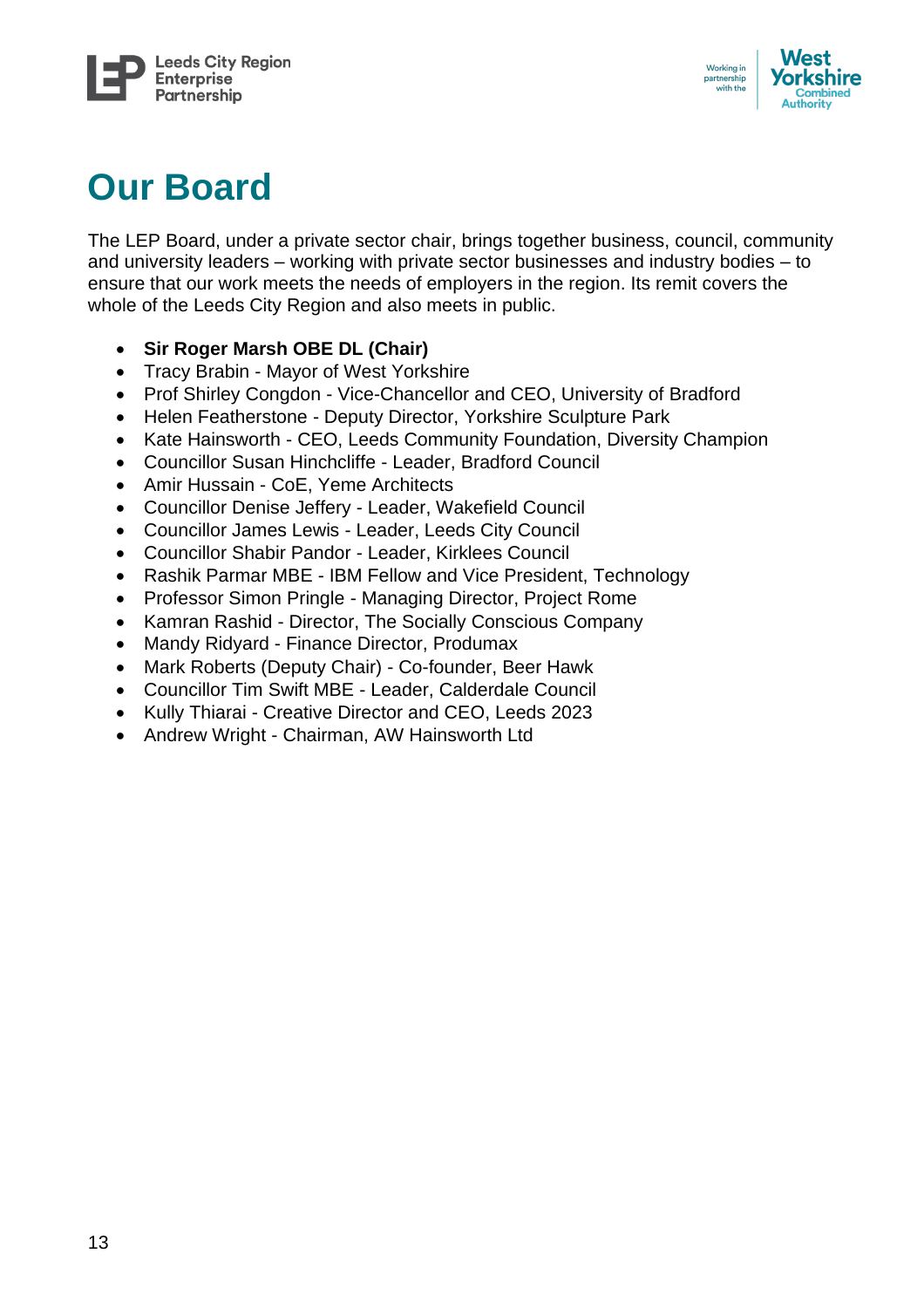



## **Working in Partnership**

Partnership working is at the heart of everything we do. In 2021/22, we'll continue to work with our partners to move further towards our vision for our region.

## **Combined Authority members:**







working for you





## **Working with:**













203 Ministry of Housing, Communities & **Local Government**